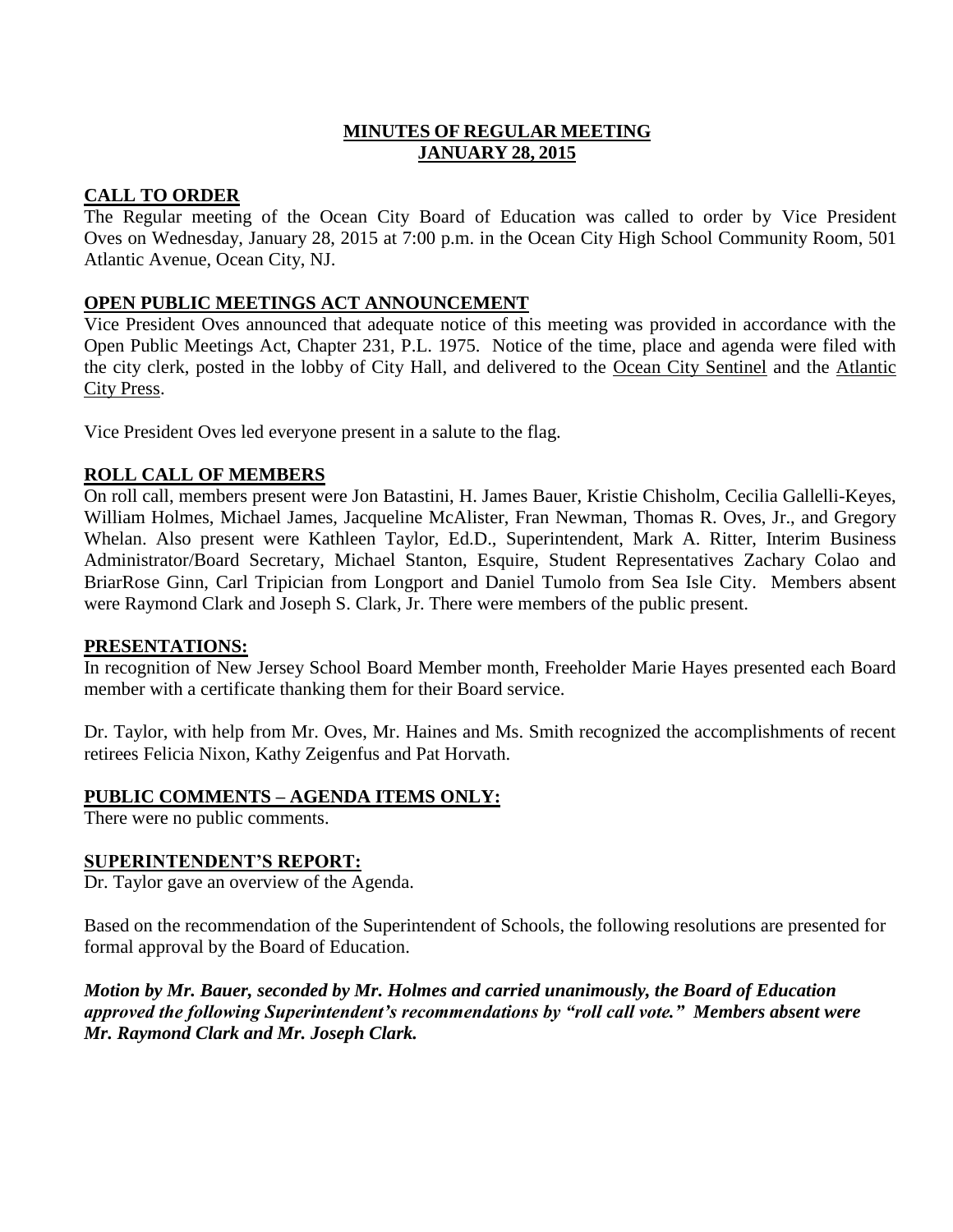# **1. Buildings and Grounds**

## A. Use of Facilities

|                             | $\sim$ $\sim$ $\sim$ $\sim$ $\sim$ $\sim$ $\sim$               | The Board approves the following requests for the use of the High School:                     |  |  |  |  |
|-----------------------------|----------------------------------------------------------------|-----------------------------------------------------------------------------------------------|--|--|--|--|
|                             | Requested By:                                                  | Ocean City High School Wrestling Boosters                                                     |  |  |  |  |
|                             | Use:                                                           | <b>Fundraising Tournament</b>                                                                 |  |  |  |  |
|                             | Date/Times:                                                    | January 29, 2015 (Thurs), 7:00PM-9:00PM - placement selection                                 |  |  |  |  |
|                             |                                                                | January 31, 2015 (Sat), 4:30PM-11:00PM - tournament                                           |  |  |  |  |
|                             | Rooms:                                                         | Classroom F105 (Jan 29), Wrestling Room and Main Gym (Jan 31)                                 |  |  |  |  |
|                             | Fee:                                                           | No charge<br>Townsquare Live Events                                                           |  |  |  |  |
|                             | Requested By:                                                  |                                                                                               |  |  |  |  |
|                             | Use:                                                           | Kids' Fest                                                                                    |  |  |  |  |
|                             | Dates/Times:                                                   | March 14, 2015 (Sat), 12:00PM-3:00PM - set up<br>March 15, 2015 (Sun), 12:00PM-4:00PM - event |  |  |  |  |
|                             | Room:                                                          | Main Gym                                                                                      |  |  |  |  |
|                             | Fee:                                                           | \$1,395.00                                                                                    |  |  |  |  |
|                             | Requested By:                                                  | Ocean City Police Department                                                                  |  |  |  |  |
| Use:<br>5K race/1 mile walk |                                                                |                                                                                               |  |  |  |  |
|                             | Date/Times:                                                    | June 13, 2015 (Sat), 6:00AM-2:00PM                                                            |  |  |  |  |
|                             | Room:                                                          | <b>Exterior Rest Rooms</b>                                                                    |  |  |  |  |
|                             | Fee:                                                           | No charge                                                                                     |  |  |  |  |
|                             | Requested By:                                                  | Ocean City Police Department                                                                  |  |  |  |  |
|                             | Use:                                                           | Training                                                                                      |  |  |  |  |
|                             | Date/Times:                                                    | February 5, 2015 (Thurs), 6:00PM-8:00PM                                                       |  |  |  |  |
|                             | Rooms:                                                         | Classroom C203 and Upstairs Hallways                                                          |  |  |  |  |
|                             | No charge<br>Fee:                                              |                                                                                               |  |  |  |  |
|                             | <b>Informational Items</b>                                     |                                                                                               |  |  |  |  |
|                             | <b>Fire Drills</b>                                             |                                                                                               |  |  |  |  |
|                             | Ocean City High School                                         | December 17, 2014                                                                             |  |  |  |  |
|                             |                                                                | Ocean City Intermediate School December 16, 2014                                              |  |  |  |  |
|                             | Ocean City Primary School                                      | December 10, 2014                                                                             |  |  |  |  |
|                             | <b>Security Drills</b>                                         |                                                                                               |  |  |  |  |
|                             | Ocean City High School                                         | December 10, 2014                                                                             |  |  |  |  |
|                             |                                                                | Ocean City Intermediate School December 1, 2014                                               |  |  |  |  |
|                             | <b>Ocean City Primary School</b><br>December 11, 2014          |                                                                                               |  |  |  |  |
|                             | Buildings and Grounds Committee Report – Mr. Oves, Chairperson |                                                                                               |  |  |  |  |
|                             | Mr. Oves gave a report of the committee meeting.               |                                                                                               |  |  |  |  |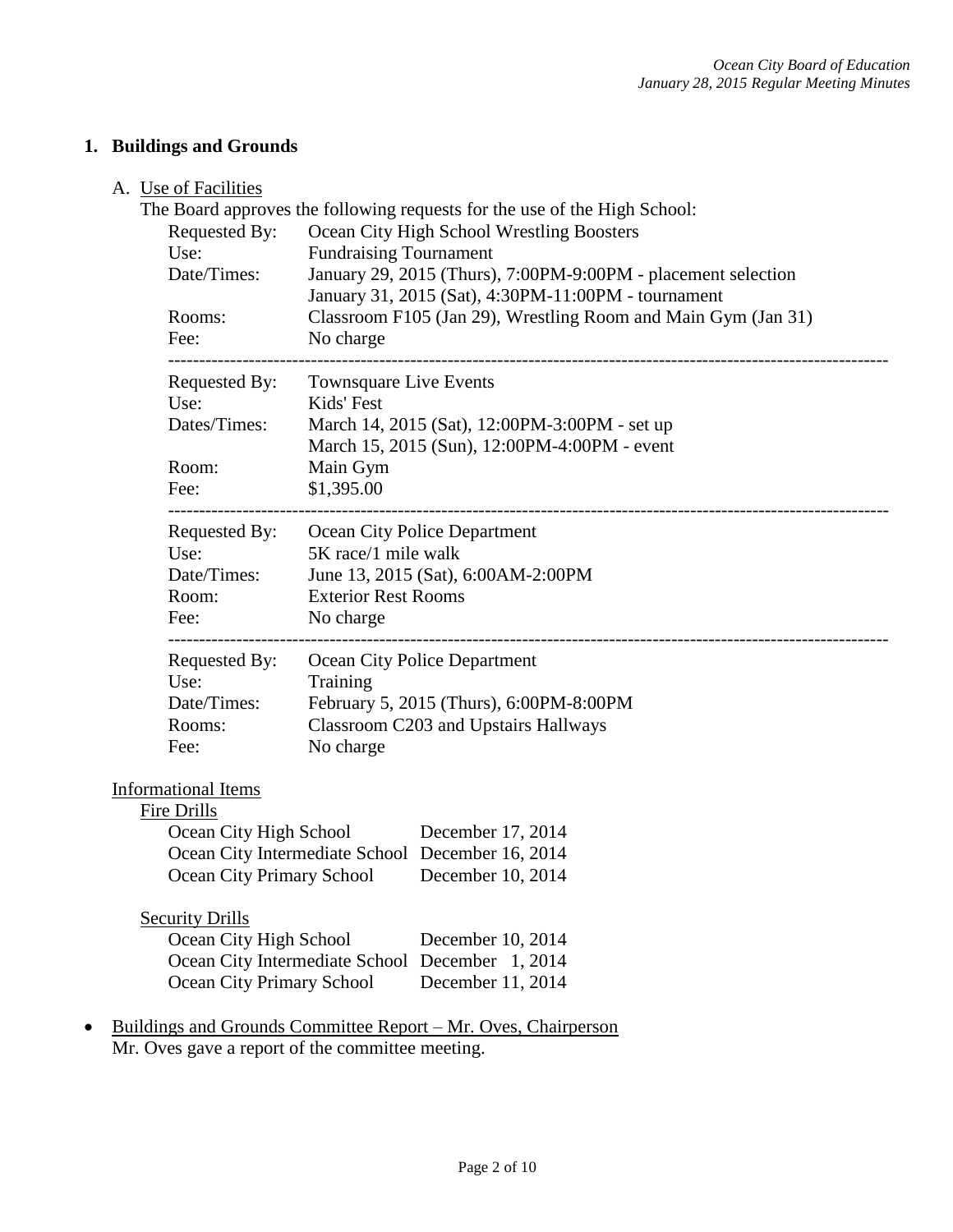### **2. Curriculum and Instruction**

A. Out of District Placements

Board of Education approves the following out of district student placement for the 2014-15 School Year.

| Placement                   | # of Students | District | Tuition  |
|-----------------------------|---------------|----------|----------|
| Yale School East-Northfield |               |          | \$57,265 |

### B. High School Field Trip Requests

The Board approves the attached High School Field Trip list.

C. Core Ethical Values

The Board adopts the following School District Core Ethical Values, which will be incorporated into the District Code of Student Conduct:

- Academic Honesty and Integrity
- Respect
- Responsibility
- Trust
- Fairness
- Courage
- Compassion
- D. The Arc of New Jersey Agreement of Services

The Board approves submission of an Agreement of Services with The Arc of New Jersey for Planning and Adult Life. This is a transitional program for High School special education students, which will concentrate on making the shift from High School to the adult world. These services will be of no cost to the School District.

- E. Harassment, Intimidation and Bullying-Investigations, Trainings and Programs (HIB-ITP) The Board acknowledges the submission of the attached HIB-ITP Report occurring from July 1, 2014 – December 31, 2014 to the New Jersey Department of Education.
- F. Electronic Violence and Vandalism Reporting System (EVVRS) The Board acknowledges the submission of the attached EVVRS incidents occurring from September 1, 2014 – December 31, 2014 to the New Jersey Department of Education.
- H. Revised School Calendar (Attachment #2.H) The Board approves the revisions to the 2014-15 school year calendar: January  $27^{\text{th}}$  – Closed – Inclement Weather January 28<sup>th</sup> – change from Half Day Students/ Half Day In-Service to Full Day Students/Staff Tentative Graduation Date of June 16, 2015 Last Day of School for Staff will be June 19, 2015
- I. Harassment, Intimidation, and Bullying (HIB) Case Findings The Board adopts and approves Harassment, Intimidation and Bullying (HIB) Case Findings as reported in the attached.

Informational Items Out-of-School Suspension Reports for December 2014.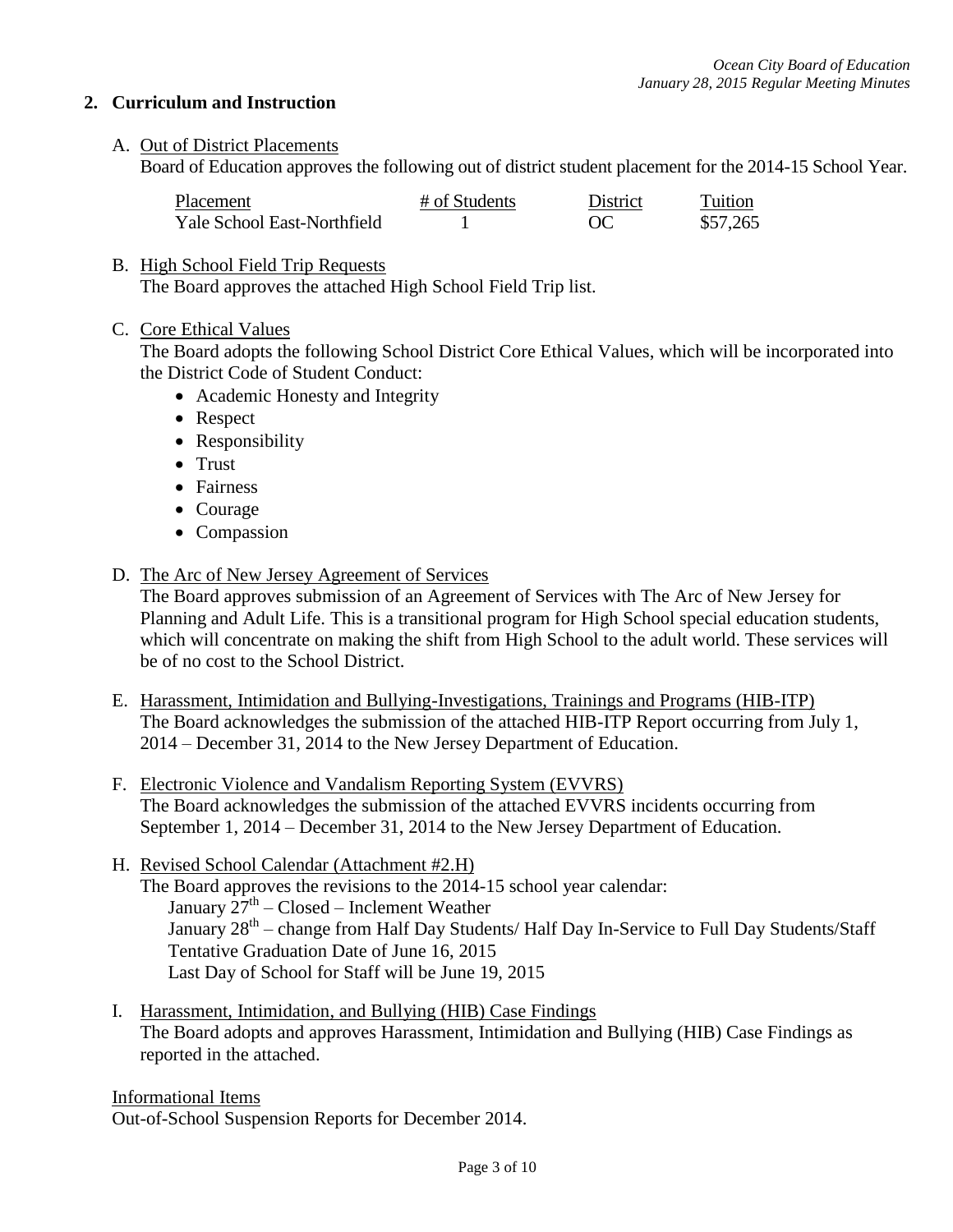- Curriculum and Student Affairs Committee Report Mrs. McAlister, Chairperson Mrs. McAlister gave a report of the committee meeting.
- **3. Finance**
	- A. Bill List (Attachment #3.A) The Board approves payment of bills for January 2015 in the amount of \$5,350,459.47.
	- B. Secretary and Treasurer Reports (Attachment #3.B) The Board approves the Board Secretary's Monthly Financial Report and the Treasurer of School Funds' Reports for November 2014 and December 2014.
	- C. Line Item Transfers (Attachment #3.C) The Board approves the revenue and appropriation transfers for November 2014 and December 2014. The Board also acknowledges receipt of the State of NJ mandated transfer reconciliation form for November 2014 and December 2014.
	- D. Travel & Expense Reimbursement (Attachment #3.D) The Board approves the January 2015 list of Board of Education Members and School District Staff travel and related expense reimbursements.
	- E. Food Service Report (Attachment #3.E) The Board accepts the Food Service Monthly Finance Report for December 2014.
	- F. Capital Reserve Withdrawal of Funds The Board authorizes the withdrawal of funds from Capital Reserve for the High School Mechanical Upgrades (HVAC) Project in the amount of \$60,000.
	- G. Payment Application #7 to Thermal Piping (Attachment #3.G) The Board approves Payment Application #7 in the amount of \$42,924.00 to Thermal Piping for the High School HVAC Mechanical Project as certified as the Board Engineer.
	- H. Funding from UT and OC MAC 2014-15

The Board accepts funding for the Ocean City High School for the 2014-15 school year from the Upper Township and Ocean City Municipal Alliance Committee (UT & OC MAC) as follows: Students Against Destructive Decisions  $$400.00$ Intramural Program  $$400.00$ Student Coalition Against Tobacco  $$400.00$ The Amazing Race \$925.00

I. Joint Transportation Agreement

The Board approves the 2014-2015 Joint Transportation Agreement with the Upper Township Board of Education. Upper Township (host) will transport two Ocean City (joiner) students, along with 11 Upper Township students, to Ocean City High School Extension Program on Route No. EXT starting October 29, 2014 to November 14, 2014, at a joiner cost of \$85.

J. Tuition Contract Agreement

The Board approves the 2014-15 Special Education Tuition Contract Agreement for extraordinary costs with the Upper Township Board of Education in the amount of \$76,873.38.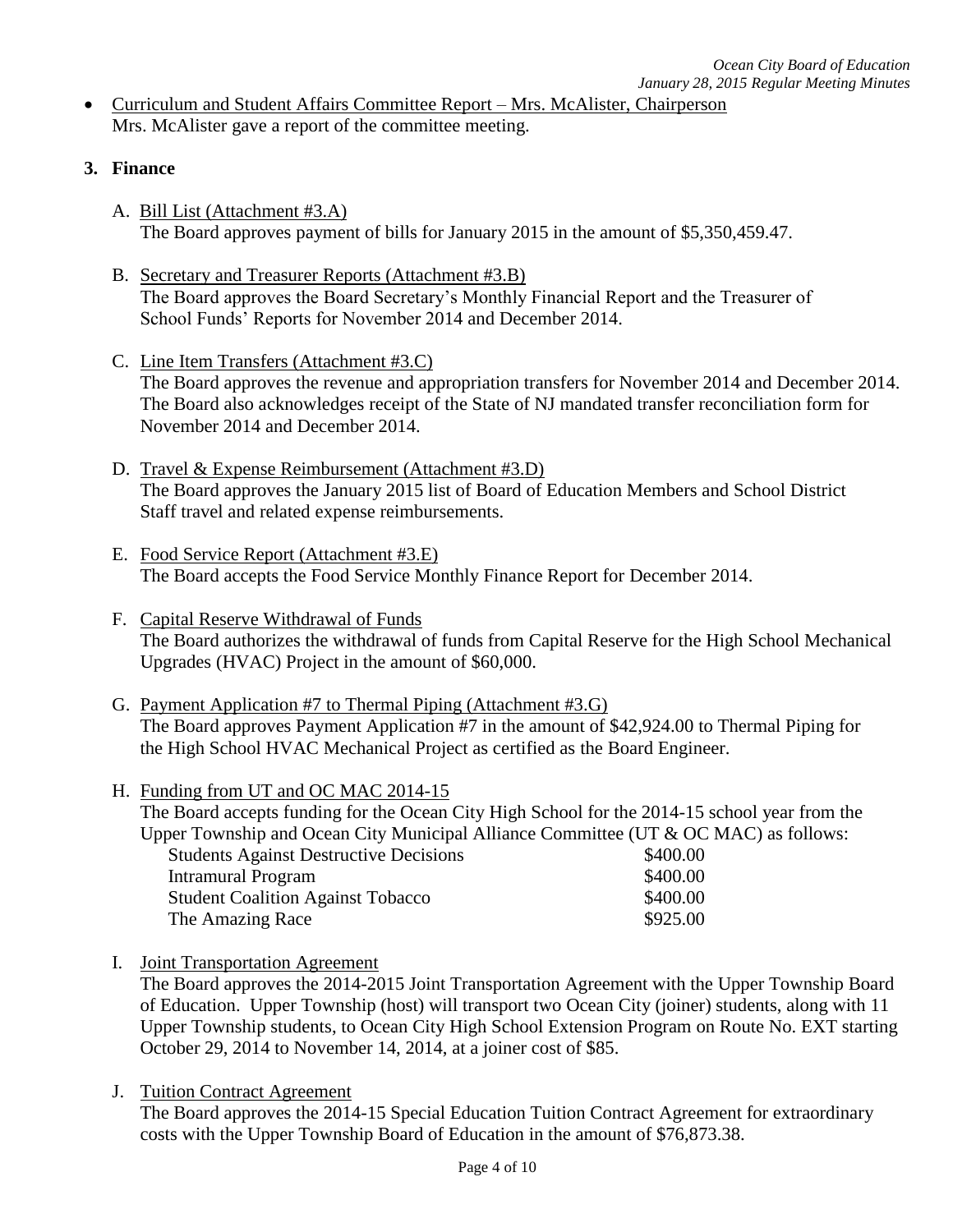- **4. Personnel** (All motions are upon Superintendent's recommendation:)
	- A. Substitutes (Attachment #4.A) The Board approves the attached criminal history approved/HIB trained substitutes for the 2014-15 school year:
	- B. Statement of Assurance (Attachment #4.B) The Board approves the attached Statement of Assurance listing the paraprofessional staff and their titles for the 2014-15 school year.
	- C. Certificated Staff Resignation The Board accepts the resignation of Heather Cox, High School Extension Program's Elective Teacher for 3.5 hours on Fridays, effective February 2, 2015.
	- D. Certificated Staff Resignation The Board accepts the resignation of William Pesda, High School Assistant Boys' Tennis Coach, effective the 2014-15 school year.
	- E. High School Coach, Stipend, and Volunteers (Attachment #4.E) The Board approves the attached High School spring coach, stipend, and volunteers for the 2014-15 school year.
	- F. High School Coaches and Stipends (Attachment #4.F) The Board approves the attached High School fall coaches and stipends for the 2015-16 school year.
	- G. High School Co-Curricular Sponsors and Stipends (Attachment #4.G) The Board approves the attached High School spring co-curricular sponsors and stipends for the 2014-15 school year.
	- H. High School Extension Program Teachers and Stipends The Board approves the following High School Extension Program Teachers for the 2014-15 school year at a stipend of \$30 per hour:

Geralyn Williscroft, Teacher of English, Tuesdays and Thursdays, not to exceed 2.5 hours per week.

Leigh Lubas, Teacher of Family and Consumer Science, Fridays, not to exceed 3.25 hours per week.

- I. Settlement Agreement (Attachment #4.I) The Board approves and adopts the settlement agreement with employee #1230.
- J. Revised Leaves of Absence High School Certificated Staff (Attachment #4.J) The Board approves the following revised leaves of absence: Employee #1369, a revised paid leave of absence, effective October 20, 2014 through January 27, 2015.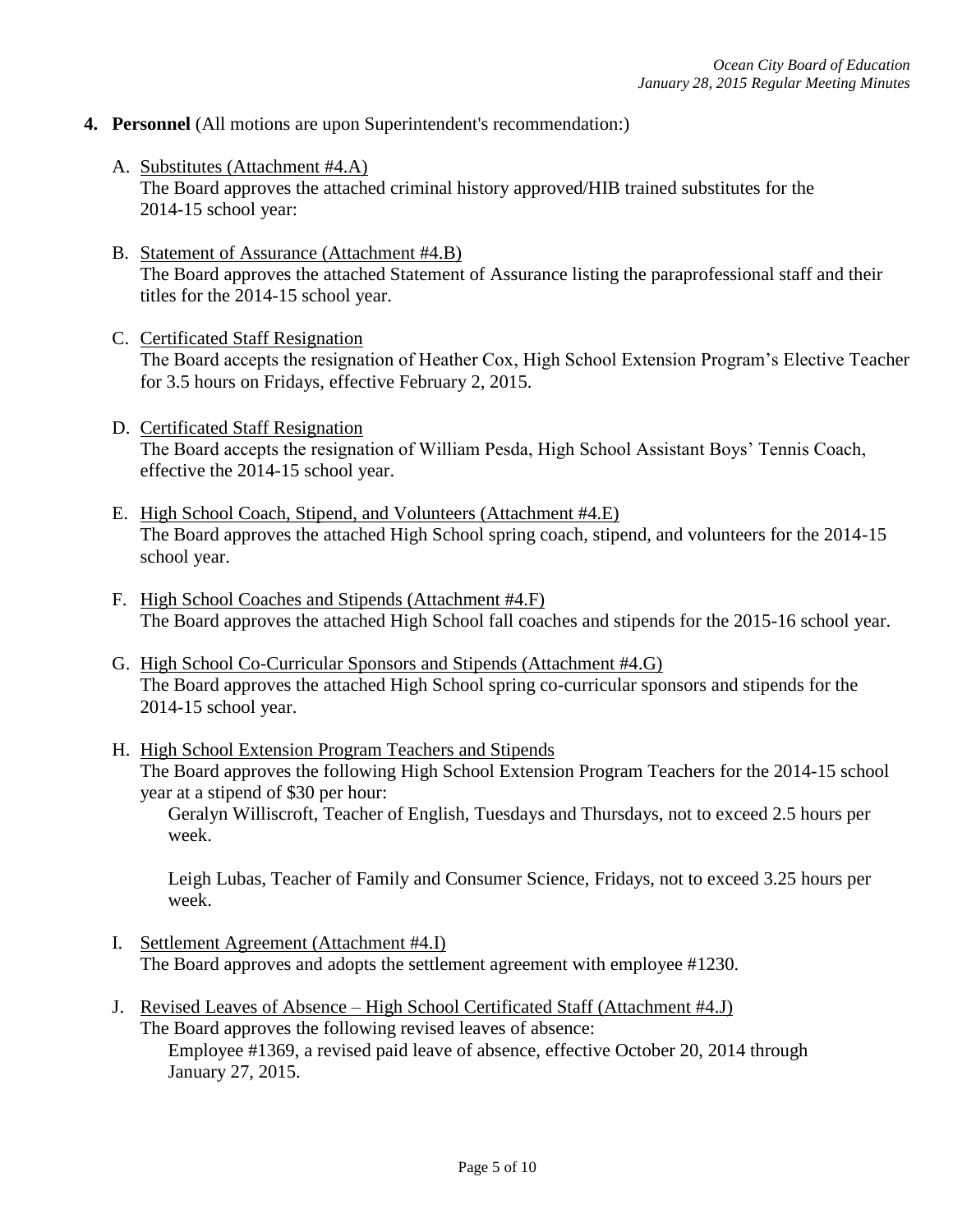Employee #2499, a revised paid leave of absence, effective December 12, 2014 through ½ day March 6, 2015 and an unpaid FMLA leave of absence, effective ½ day March 6, 2015 through June 30, 2015.

- K. Extended Short-Term Leave Replacement High School Certificated Staff The Board extends William Boyle, High School short-term leave replacement Assistant Principal, through January 28, 2015 at a stipend of \$300 per diem.
- L. New Employment High School Supportive Staff The Board approves the employment of Edward Shiffler, High School custodian, effective February 2, 2015 through June 30, 2015, \$36,741 (pro-rated), step 1.
- M. High School Fieldwork Placement The Board approves the following High School fieldwork placement for winter/spring 2015: Rutgers University Name: Sara Maimone Placement: Kristen Montanero, Librarian and Margaret Corcoran, Extension Program Teacher in-Charge
- Negotiations Committee Report Mr. Bauer, Chairperson No report.
- **5. Policy**
- Policy Committee Report Ms. Gallelli-Keyes, Chairperson No report.
- **6. Public Relations**
- Public Relations Committee Report Mr. Raymond Clark, Chairperson No report.

*Motion by Ms. Gallelli-Keyes, seconded by Mr. Bauer and carried unanimously, the Board of Education (Ocean City Representatives) approved the following Superintendent's recommendations by "roll call vote." Members absent were Mr. Raymond Clark and Mr. Joseph Clark.*

### **1. Buildings and Grounds**

B. Use of Facilities **(Ocean City Representatives Only)** The Board approves the following requests for the use of the Intermediate School and Primary School:

| <b>Intermediate School</b> |                                       |
|----------------------------|---------------------------------------|
| Requested By:              | City of Ocean City                    |
| Use:                       | <b>Baseball Registration</b>          |
| Date/Times:                | February 4, 2015 (Wed), 5:45PM-8:00PM |
| Room:                      | <b>Front Entrance Hallway</b>         |
| Fee:                       | No charge                             |
|                            |                                       |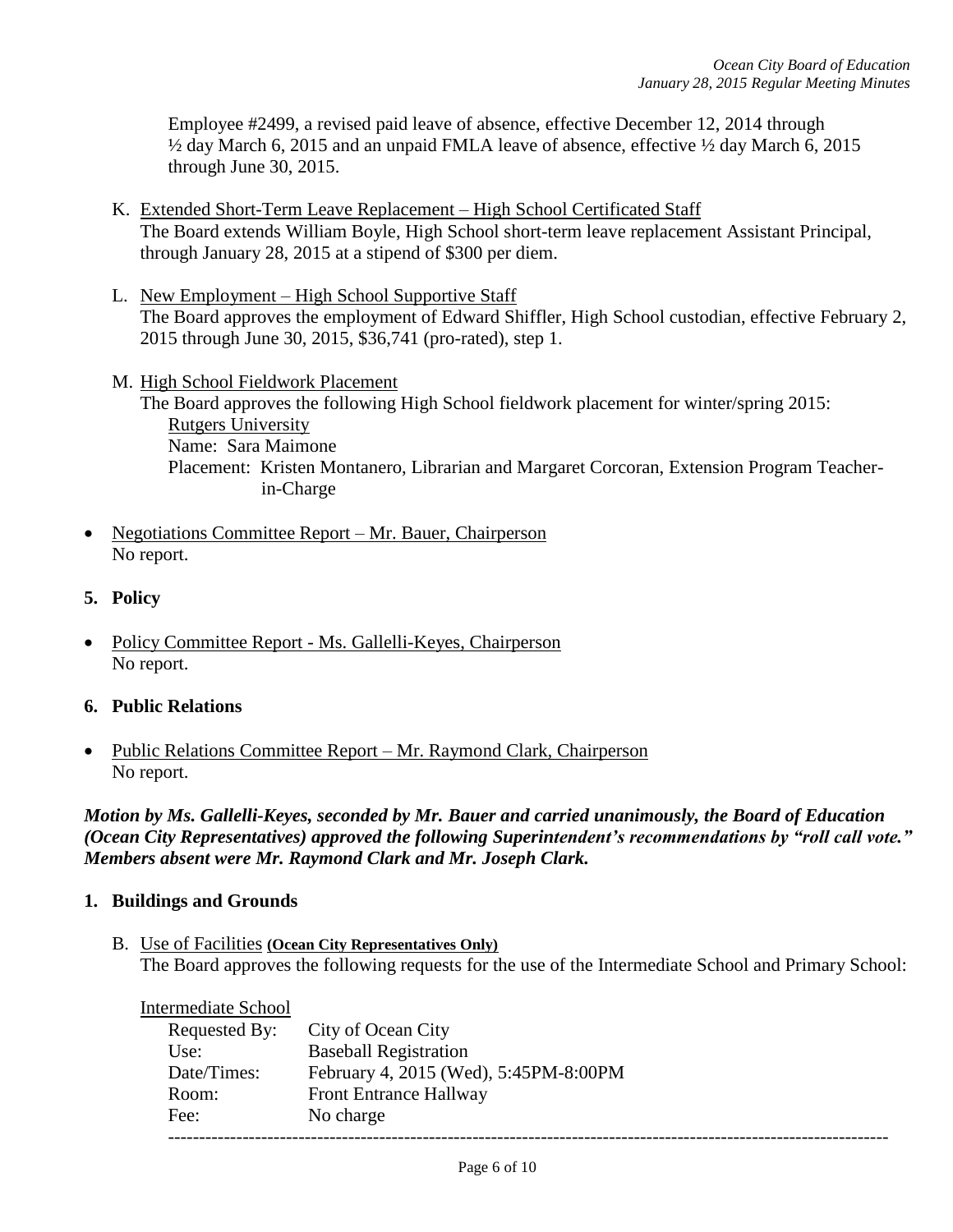| Requested By:<br>Use:<br>Date/Times:<br>Room:<br>Fee:                   | <b>Betsy Young Memorial Fund</b><br><b>Basketball Game</b><br>March 13, 2015 (Fri), 5:00PM-6:00PM - set up, with event 6:30PM-8:00PM<br>Gym<br>No charge                                                                               |  |  |  |  |
|-------------------------------------------------------------------------|----------------------------------------------------------------------------------------------------------------------------------------------------------------------------------------------------------------------------------------|--|--|--|--|
| Requested By:<br>Use:<br>Dates/Times:<br>Rooms:<br>Fee:                 | City of Ocean City/Miss NJ Education Foundation<br><b>Miss NJ Orientation</b><br>April 24, 2015 (Fri), 5:00PM-9:00PM - set up<br>April 25, 2015 (Sat), 7:30AM-3:00PM - event<br>Multi-Purpose Room, Cafeteria and Kitchen<br>No charge |  |  |  |  |
| Requested By:<br>Use:<br>Date/Times:<br>Rooms:<br>Fee:                  | City of Ocean City/OC Fishing Club<br><b>Regional Meeting</b><br>March 21, 2015 (Sat), 7:00AM-3:00PM<br>Multi-Purpose Room and Cafeteria<br>No charge                                                                                  |  |  |  |  |
| Requested By:<br>Use:<br>Dates/Times:<br>Rooms:<br>Fee:                 | City of Ocean City/OC Fishing Club<br><b>Fishing Tournament Headquarters</b><br>October 16, 2015 (Fri), 5:00PM-7:00PM - set up<br>October 17, 2015 (Sat), 4:00AM-3:00PM - event<br>Multi-Purpose Room and Cafeteria<br>No charge       |  |  |  |  |
| Primary School<br>Requested By:<br>Use:<br>Date/Times:<br>Room:<br>Fee: | City of Ocean City<br><b>Baseball Registration</b><br>January 28, 2015 (Wed), 5:45PM-8:00PM<br>Front Hallway<br>No charge                                                                                                              |  |  |  |  |
| Requested By:<br>Use:<br>Date/Times:<br>Room:<br>Fee:                   | <b>National MS Society</b><br><b>Bike MS Fundraiser</b><br>May 17, 2015 (Sun), 8:00AM-2:00PM<br>Cafeteria, Kitchen and Restrooms<br>\$1,250.00                                                                                         |  |  |  |  |

# **2. Curriculum and Instruction**

G. Intermediate School Field Trip Requests **(Ocean City Representatives Only)** The Board approves the attached Intermediate School Field Trip list.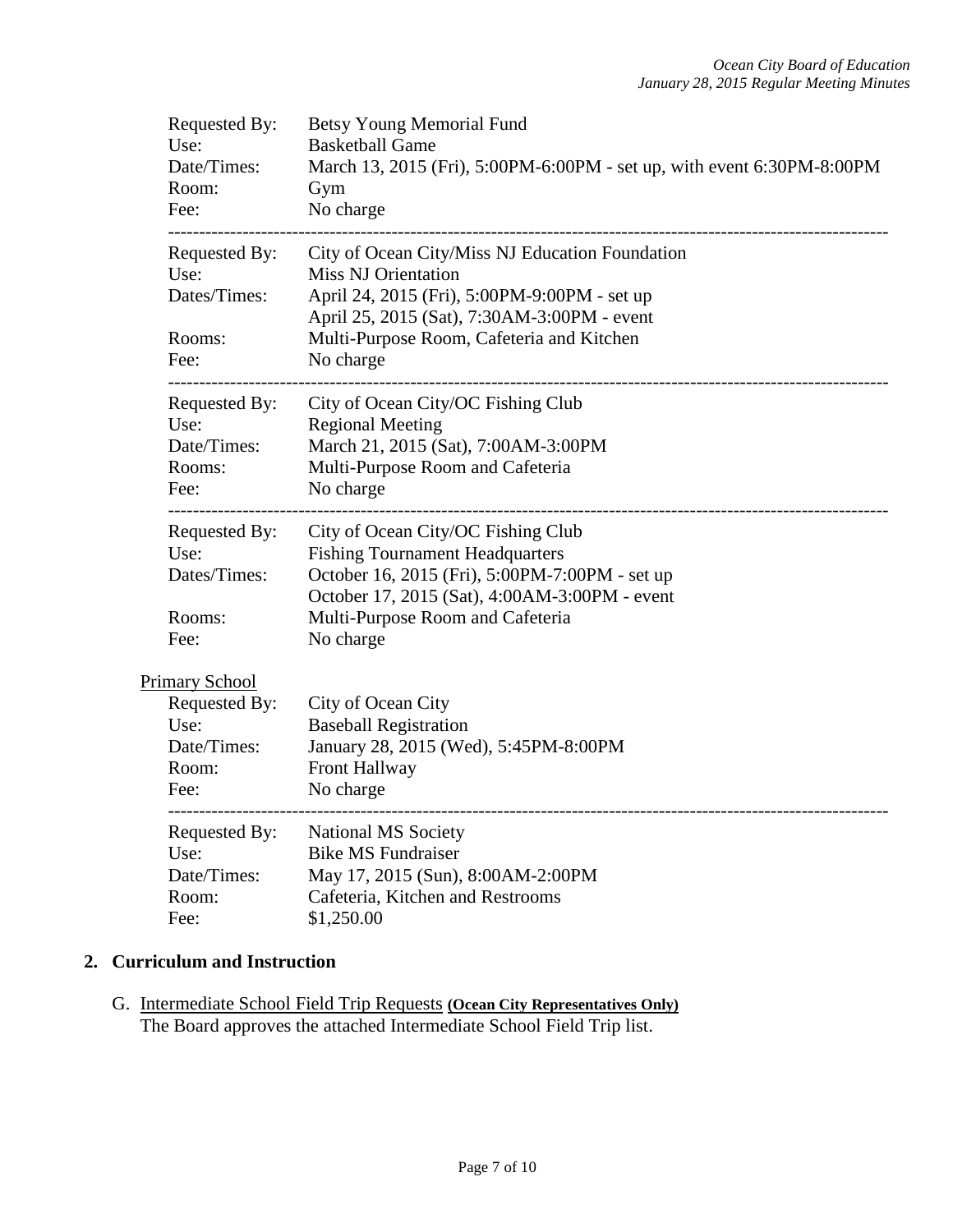# **3. Finance**

K. Acceptance of Funds **(Ocean City Representatives Only)**

The Board accepts \$800 for the Intermediate School to continue their healthy school initiative and sustainable garden projects from the AtlantiCare Foundation as a recipient of the 2014-15 AtlantiCare Healthy Schools \$800 Healthy School & Healthy Garden Mini-Grant.

L. Acceptance of Funds **(Ocean City Representatives Only)**

The Board accepts the \$1,500 Healthy Edible School Garden Award for the Primary School from the AtlantiCare Foundation as a recipient of the 2014-15 AtlantiCare Healthy Schools \$1,500 New Edible School Garden Mini-Grant.

### M. Bid Award – Primary School Renovations **(Ocean City Representatives Only)**

The Board awards the base bid and alternates M2 and M3 for the Primary School Renovation Project to 3R Painting and Contracting of Neptune NJ in the amount of \$5,641,000. The Board rejects alternates A1, A2, M1, E1, E2, E3 and E4. A list of all bids received is found below:

| <b>Bidder</b>             | <b>Base-Bid</b> | Alt $A-1$ | Alt $A-2$ | Alt $M-1$ | Alt $M-2$ |
|---------------------------|-----------------|-----------|-----------|-----------|-----------|
| Ranco Construction        | \$6,547,000     | \$75,000  | \$156,000 | \$40,000  | \$30,000  |
| Kobithen                  | \$5,962,000     | \$72,769  | \$118,685 | \$46,948  | \$24,080  |
| Arthur Ogren, Inc.        | \$6,150,000     | \$66,000  | \$109,000 | \$51,000  | \$28,000  |
| 3R Painting & Contracting | \$5,600,000     | \$70,000  | \$130,000 | \$44,000  | \$16,000  |
| Kappa Construction Corp.  | \$5,670,000     | \$78,000  | \$98,000  | \$40,000  | \$28,000  |
| Dandrea Construction Co.  | \$5,720,000     | \$59,700  | \$104,500 | \$43,600  | \$22,300  |
| D.A Nolt                  | \$6,350,000     | \$80,000  | \$110,000 | \$32,000  | \$33,000  |
| Framan Mechanical         | \$6,880,000     | \$70,000  | \$115,000 | \$36,000  | \$28,000  |
| Dolan Mechanical          | \$6,297,000     | \$54,000  | \$94,000  | \$31,000  | \$31,000  |

|                           | Alt M-3  | Alt E-1   | Alt $E-2$ | Alt $E-3$ | Alt $E-4$ | <b>Total</b> |
|---------------------------|----------|-----------|-----------|-----------|-----------|--------------|
| Ranco Construction        | \$30,000 | \$210,000 | \$22,000  | \$59,000  | \$55,000  | \$6,848,000  |
| Kobithen                  | \$29,350 | \$200,000 | \$18,720  | \$29,343  | \$15,198  | \$6,224,482  |
| Arthur Ogren, Inc.        | \$26,000 | \$194,000 | \$23,000  | \$37,000  | \$22,000  | \$6,404,000  |
| 3R Painting & Contracting | \$25,000 | \$145,000 | \$31,000  | \$43,000  | \$41,000  | \$5,860,000  |
| Kappa Construction Corp.  | \$24,000 | \$214,000 | \$65,000  | \$36,000  | \$35,000  | \$5,914,000  |
| Dandrea Construction Co.  | \$27,000 | \$205,600 | \$50,800  | \$38,600  | \$35,500  | \$5,950,100  |
| D.A Nolt                  | \$26,000 | \$206,112 | \$52,432  | \$39,928  | \$36,781  | \$6,605,000  |
| Framan Mechanical         | \$24,000 | \$191,000 | \$49,000  | \$30,000  | \$27,000  | \$7,129,000  |
| Dolan Mechanical          | \$39,000 | \$192,000 | \$49,000  | \$45,000  | \$28,000  | \$6,507,000  |

#### **ALTERNATES**

- A-1: Exterior Doors Replacement
- A-2: Interior Doors and Hardware Replacement
- M1: DOAS with ERM
- M2: Additional Chilled Beam and Humidity Sensors for each room
- M3: Window Enable Signal
- E1: Lighting Replacement
- E2: MPR Room 124 Lighting Replacement
- E3: Lighting Replacement Main Office, Computer Cl & Nurse

E4: Lighting Replacement - Individual Restroom & Closets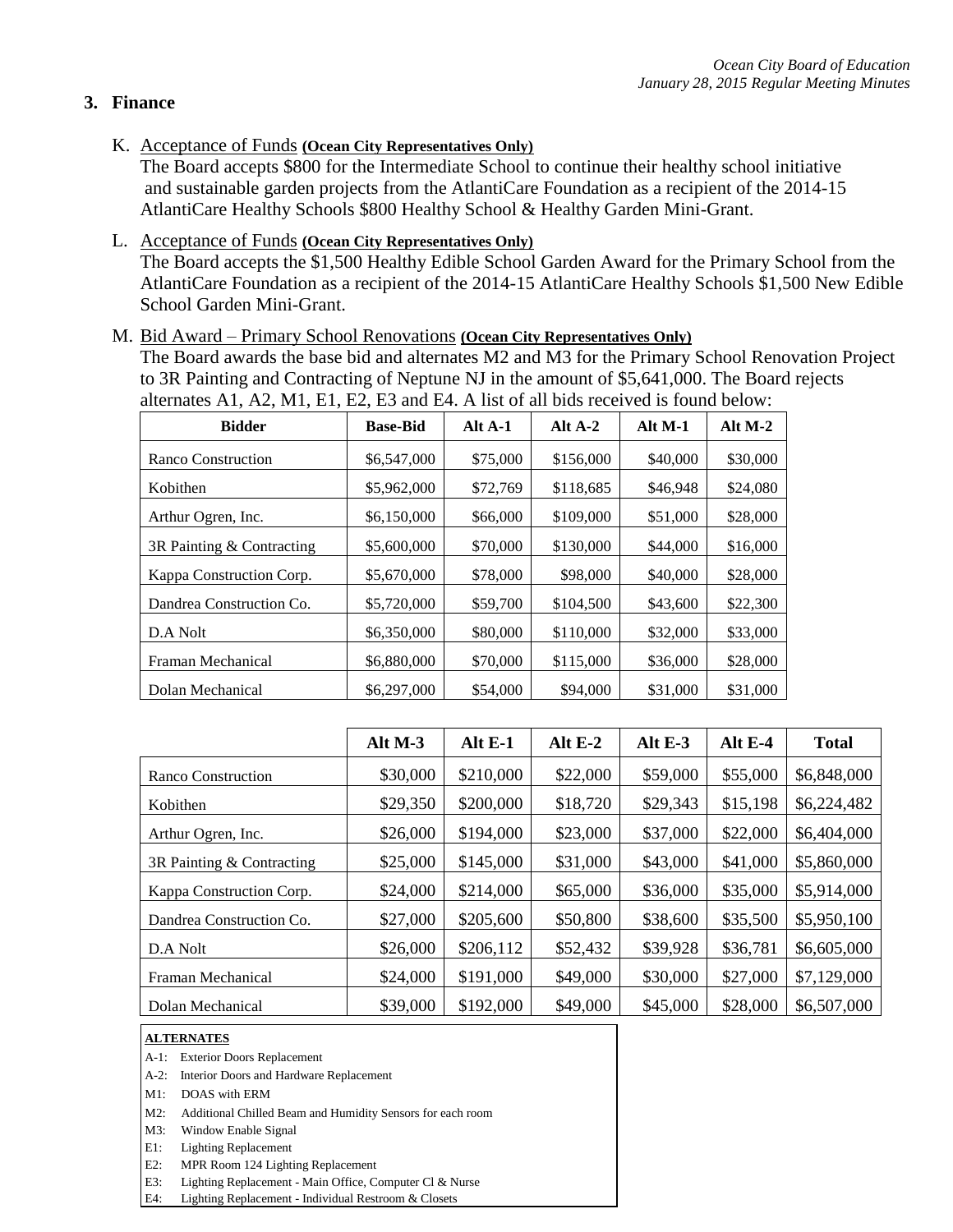N. Donation **(Ocean City Representatives Only)**

The Board accepts a donation of a Baby Grand Piano from Dr. Elliot Gross and his wife Alice Helphern in honor of Dick Bocelli and in memory of Mr. Bocelli's daughter, Betsy Young. The value of the piano is \$1,500.

- **4. Personnel** (All motions are upon Superintendent's recommendation:)
	- N. Intermediate School Coach and Stipend **(Ocean City Representatives Only)** The Board approves Patricia Kelly, Co-Cross Country coach at \$2,400.50, ½ of the stipend for the 2015-16 school year.
	- O. Intermediate and Primary Schools' Family Night Presentation Teachers and Stipends (Attachment #4.O) **(Ocean City Representatives Only)** The Board ratifies the attached Intermediate and Primary Schools' Family Night Presentation teachers at a stipend of \$30 per hour. Program is funded by Title 1 – No Child Left Behind (NCLB), 1.5 hours per teacher, total program not to exceed \$495.
	- P. Revised Leave of Absence Primary School Supportive Staff (Attachment #4.P) **(Ocean City Representatives Only)**

The Board approves employee #1992, a revised paid leave of absence effective November 25, 2014 through ½ day January 14, 2015, an unpaid FMLA leave of absence, effective ½ day January 14, 2015 through April 17, 2015, and an unpaid leave of absence, effective April 18, 2015 through on or before June 30, 2015.

Q. Primary School Fieldwork Placement Teacher **(Ocean City Representatives Only)** The Board approves the following Primary School fieldwork placement teacher, for winter/spring 2015:

Richard Stockton College of New Jersey Name: Michael Hughes Placement: Mary Frances Riley, Kindergarten Teacher

### **APROVAL OF MINUTES:**

Motion by Mr. Bauer, seconded by Ms. Gallelli-Keyes, the Board of Education approved by roll call vote the following minutes as presented:

Special Meeting/Finance Committee of the Whole – December 17, 2014 Regular Meeting and Executive Session – December 17, 2014

*Motion carried with the following vote to abstain: Mrs. Chisholm, Mr. James and Mrs. Newman.*

Motion by Mr. Bauer, seconded by Mr. James and carried unanimously by roll call vote, the Board of Education approved the minutes of the Reorganization/Regular Meeting of January 7, 2015 as presented.

### **UNFINISHED BUSINESS:**

There was no Unfinished Business.

#### **NEW BUSINESS:**

There was no New Business.